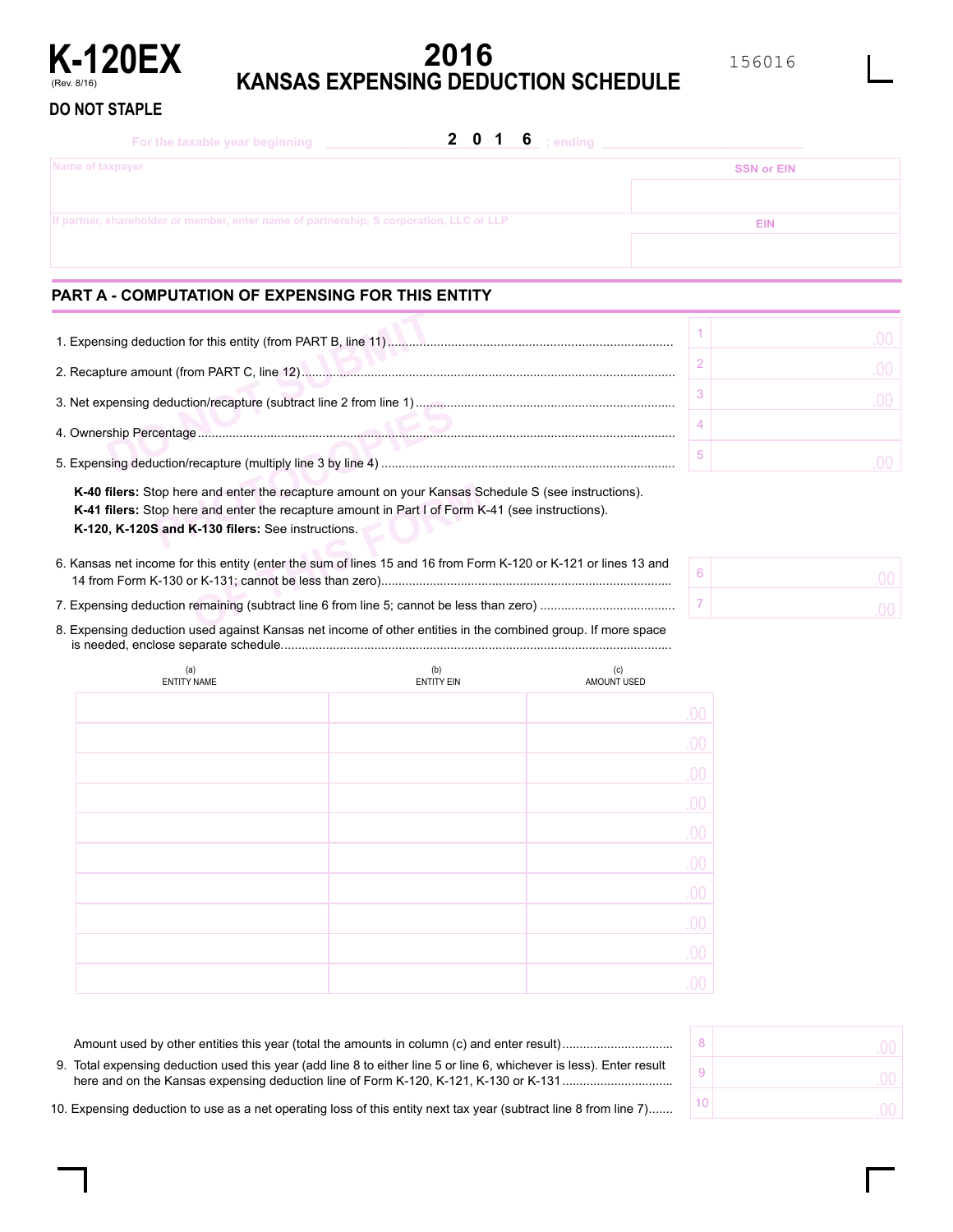## **PART B - COMPUTATION OF KANSAS EXPENSING**

| (a)<br><b>IRC 168</b><br>Recover<br>Period | (b)<br>(c)<br>Method<br>Factor |  | (d)<br><b>Basis for Depreciation</b> | (e)<br><b>Bonus Depreciation</b> | (f)<br><b>Net Basis</b><br>(Subtract column e from column d) | (g)<br><b>Kansas Expensing</b><br>(Multiply column f by column c) |  |
|--------------------------------------------|--------------------------------|--|--------------------------------------|----------------------------------|--------------------------------------------------------------|-------------------------------------------------------------------|--|
|                                            |                                |  | .00                                  | .00                              | .00                                                          | 00.                                                               |  |
|                                            |                                |  | .00                                  | .00                              | .00                                                          | 00.                                                               |  |
|                                            |                                |  | 00                                   | .00                              | .00                                                          | 00.                                                               |  |
|                                            |                                |  | 00.                                  | .00                              | .00                                                          | 00.                                                               |  |
|                                            |                                |  | .00                                  | .00                              | .00                                                          | 00.                                                               |  |
|                                            |                                |  | 00                                   | .00                              | .00                                                          | 00.                                                               |  |
|                                            |                                |  | 00                                   | .00                              | .00                                                          | 00.                                                               |  |
|                                            |                                |  | .00                                  | .00                              | .00                                                          | 00.                                                               |  |
|                                            |                                |  | 00.                                  | .00                              | .00                                                          | 00.                                                               |  |
|                                            |                                |  | .00                                  | .00                              | .00                                                          | 00.                                                               |  |
|                                            |                                |  | 00                                   | .00                              | .00                                                          | 00.                                                               |  |
|                                            |                                |  | 00.                                  | .00                              | .00                                                          | 00.                                                               |  |
|                                            |                                |  | .00                                  | .00                              | .00                                                          | 00.                                                               |  |
|                                            |                                |  | .00 <sub>1</sub>                     | .00                              | 00.                                                          | 00.                                                               |  |
|                                            |                                |  |                                      |                                  |                                                              | .00                                                               |  |

## **PART C - RECAPTURE OF EXPENSING DEDUCTIONS PREVIOUSLY CLAIMED**

| (a)<br><b>IRC 168</b><br>Recover<br>Period | (b)<br>Year<br>Placed<br>in Service | (c)<br>Current<br>Year | (d)<br>Recapture<br>Factor<br>(Subtract<br>column b from<br>column c) | (e)<br>Years<br>Remaining<br>(Subtract<br>column d from<br>column a) | (f)<br>Percent of<br>Recapture<br>(Divide column e by<br>column a) | (g)<br>Kansas<br><b>Expensing</b><br>Previously<br><b>Allowed</b> | (h)<br>Recapture<br>Amount<br>(Multiply column g<br>by column f) |
|--------------------------------------------|-------------------------------------|------------------------|-----------------------------------------------------------------------|----------------------------------------------------------------------|--------------------------------------------------------------------|-------------------------------------------------------------------|------------------------------------------------------------------|
|                                            |                                     |                        |                                                                       |                                                                      |                                                                    | .00.                                                              | .00.                                                             |
|                                            |                                     |                        |                                                                       |                                                                      |                                                                    | .00.                                                              | 00.                                                              |
|                                            |                                     |                        |                                                                       |                                                                      |                                                                    | .00                                                               | .00.                                                             |
|                                            |                                     |                        |                                                                       |                                                                      |                                                                    | .00.                                                              | 00.                                                              |
|                                            |                                     |                        |                                                                       |                                                                      |                                                                    | .00.                                                              | 00.                                                              |
|                                            |                                     |                        |                                                                       |                                                                      |                                                                    |                                                                   | 00                                                               |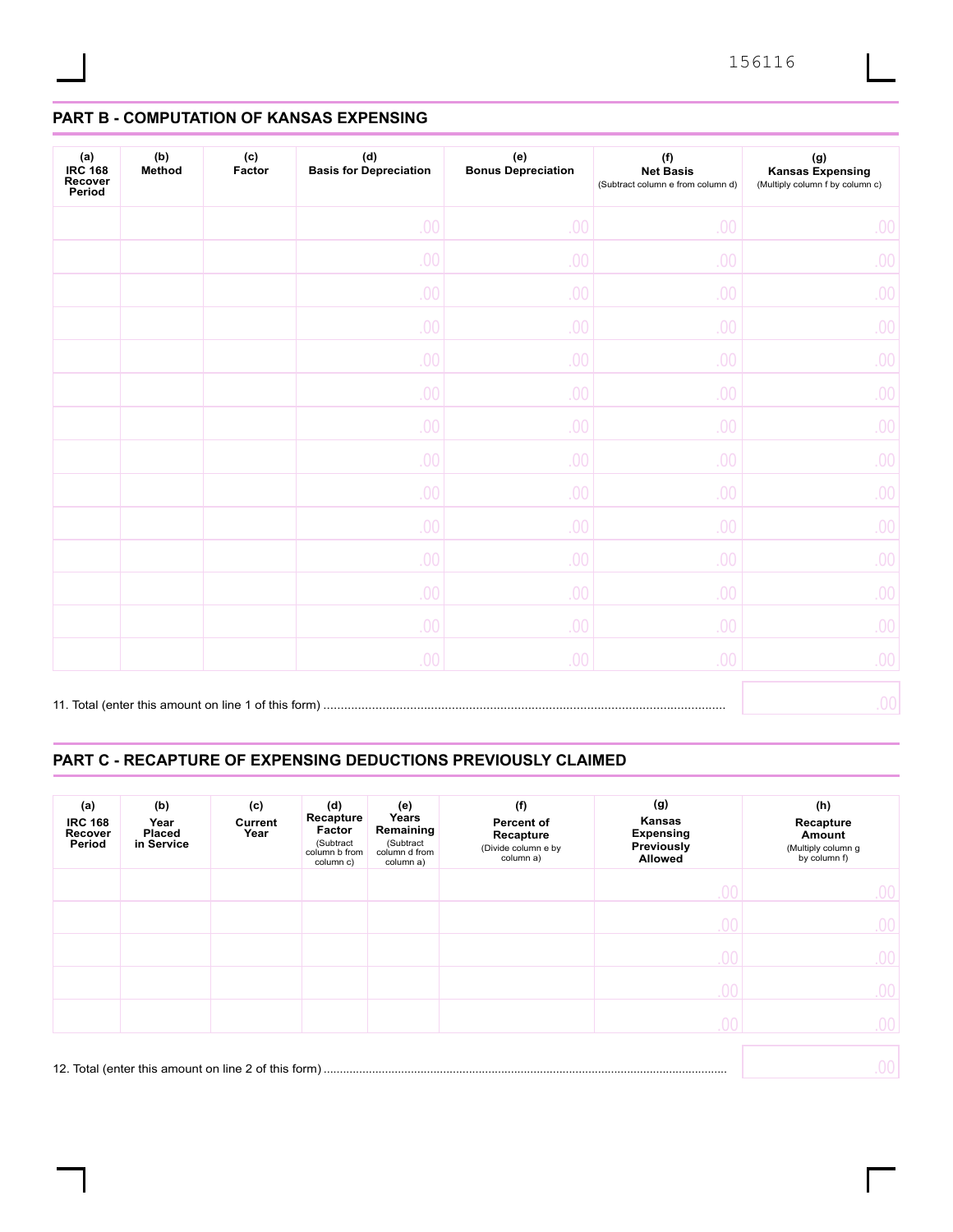### **GENERAL INFORMATION**

The expensing deduction under K.S.A. 79-32,143a is available to income tax filers for taxable years commencing after December 31, 2011 (for taxable years after December 31, 2012, the deduction is limited to C corporations). The expensing deduction is available to privilege tax filers for taxable years commencing after December 31, 2013. The deduction must be made by the due date of the original return, including any extension of time to file, and may be made only for the taxable year in which the eligible property is placed in service in Kansas.

An election for expensing is made by filing your Corporation Income Tax (K-120) or Privilege Tax (K-130) return with Schedule K-120EX. If filing a paper return, enclose federal Form(s) 4562 with each K-120EX and any additional schedule necessary to enable Kansas Department of Revenue to reconcile Form 4562 amounts to the expensing claimed on your K-120EX.

**QUALIFIED PROPERTY.** You may elect to take an expensing deduction from Kansas net income apportioned or allocated to this state for the cost of the following property placed in service in this state during the taxable year: 1) Tangible property eligible for depreciation under the modified accelerated cost recover system in section 168 of the IRC (Internal Revenue Code), as amended, but not including residential rental property, nonresidential real property, any railroad grading or tunnel bore or any other property with an applicable recover period in excess of 25 years as defined under section 168(c) or (g) of the IRC, as amended; and, 2) Computer software as defined in section 197(e)(3)(B) of the IRC, as amended, and as described in section  $197(e)(3)(A)(i)$  of the IRC, as amended, to which section 167 of the IRC, as amended, applies.

**SITUS OF PROPERTY.** The situs will be the physical location of such property located in Kansas. If the property is mobile, the situs will be the physical location of the business operations from which the property is used or based. Software shall be apportioned to Kansas based on the fraction, the numerator of which is the number of taxpayer's users located in Kansas of licenses for such computer software used in the active conduct of the taxpayer's business operations, and the denominator of which is the total number of the taxpayer's users of the licenses for such computer software used in the active conduct of the taxpayer's business operations everywhere.

**UNITARY OPERATION.** If you are a corporate or privilege taxpayer filing a combined return, you may elect to apply the expense deduction against the Kansas income of any member of the combined group. This option is only available for the expense deduction, not for any subsequent net operating loss caused by the expense deduction. Each entity within the combined group that made a qualifying investment must complete a Schedule K-120EX and enclose it with the return when filed.

**TAX CREDITS AND THE EXPENSING DEDUCTION.** If claiming an expensing deduction on an investment, you may not use that investment in the following tax credits, accelerated depreciation, or deductions: K-35, Historic Preservation; K-38, Swine Facility Improvement; K-53, Research and Development; K-59, High Performance Incentive Program; K-62, Alternative-Fuel Tax; K-73, Petroleum Refinery; K-77, Qualifying Pipeline; K-78, Nitrogen Fertilizer Plant; K-79, Biomass-to-Energy Plant; K-80, Integrated Coal Gasification Power Plant; K-81, Environmental Compliance; K-82, Storage and Blending Equipment; and K-83, Electric Cogeneration Facility.

**EXPENSING DEDUCTION EXCEEDING KANSAS NET INCOME.** If the expensing deduction exceeds net income apportioned or allocated to this state, such excess will be treated as a Kansas net operating loss by the entity that made the original investment.

**COMPUTATION OF KANSAS EXPENSING AFTER THE ELECTION.** The amount of expensing deduction for such cost shall equal the difference between the depreciable cost of such property for federal income tax purposes and the amount of bonus depreciation being claimed for

such property pursuant to section 168(k) of the IRC, as amended, for federal income tax purposes in such tax year, but without regard to any expensing deduction being claimed for such property under section 179 of the IRC, as amended. That amount will be multiplied by the applicable factor, determined by using, the table provided in K.S.A. 79-32,143a(f), based on the method of depreciation selected pursuant to section 168(b) (1), (2), or (3) or (g) of the IRC, as amended, and the applicable recover period for such property as defined under section 168(c) or (g) of the IRC, as amended.

*EXAMPLE: A taxpayer using the 200 percent declining balance method with a recover period of 5 years and the basis for depreciation is \$10,000. The taxpayer has no bonus depreciation to subtract out so the net basis is \$10,000. Refer to the table on the next page. At the column headed IRC 168 Recover Period (year), go down to 5 years and use .116 under the 200DB column to multiply by the net basis of \$10,000. The expensing deduction for this item is \$1,160 to use as a subtraction from Kansas income. For corporate purposes this is subtracted from income after apportionment on line 18 of Form K-120 or K-121.*

**EXPENSING DEDUCTION RECAPTURE.** If the property was sold, disposed of, or moved out of Kansas within the recover period (5 years in the above example), the expensing deduction previously determined shall be subject to recapture and treated as Kansas taxable income allocated to Kansas. The amount of recapture is the Kansas expensing deduction previously determined multiplied by a fraction, the numerator of which is the number of years remaining in the recover period for such property as defined under Section 168(c) or (g) of the IRC, after such property is sold or removed from the state including the year of disposition and the denominator is the total number of years in the total recover period.

For instance, in the example above, assume the taxpayer purchased property and claimed the expensing deduction on the 2015 return. In the year ending 2017 return, the taxpayer sold the property. The expensing deduction previously determined was \$1,160. The original recover period was five years. They sold the property in 2017 so there are three years remaining in the recover period. Three years remaining divided by five years total recovery equals 60 percent. 60 percent multiplied by \$1,160 equals \$696 which is to be added back to Kansas on K-120EX, PART A, line 2. If the recover period has expired, there is no recapture.

#### **SPECIFIC LINE INSTRUCTIONS**

Enter the applicable information (Name of taxpayer and SSN or EIN) at the top of Schedule K-120EX. Pass-through entities with shareholders or partners will complete both lines of Name of taxpayer (shareholder's name on the top line and pass-through entity's name on the second line).

**C corporation (regular corporation) and financial institutions:**  Complete PART A after completing PART B and/or PART C, as applicable.

**Pass-through entity (an entity not taxed on their income partnership/subchapter S corporation—but passes their income to another entity that has a tax levied against it):** If you have passthrough income and received an expensing deduction from a partnership or S corporation that has a recapture of the expensing previously claimed, complete PART C and lines 2 through 5 of PART A. The passthrough entity should supply the shareholders or partners with the passthrough entity's K-120EX. *NOTE: The expensing deduction was limited to C corporations beginning in tax year 2013.*

#### **PART A – COMPUTATION OF EXPENSING FOR THIS ENTITY**

**LINE 1** – This line is for C corporation and privilege tax filers only. Enter the total Kansas expensing from PART B, line 11.

**LINE 2** – Enter the recapture amount from PART C, line 12.

**LINE 3** – Subtract line 2 from line 1 and enter the result.